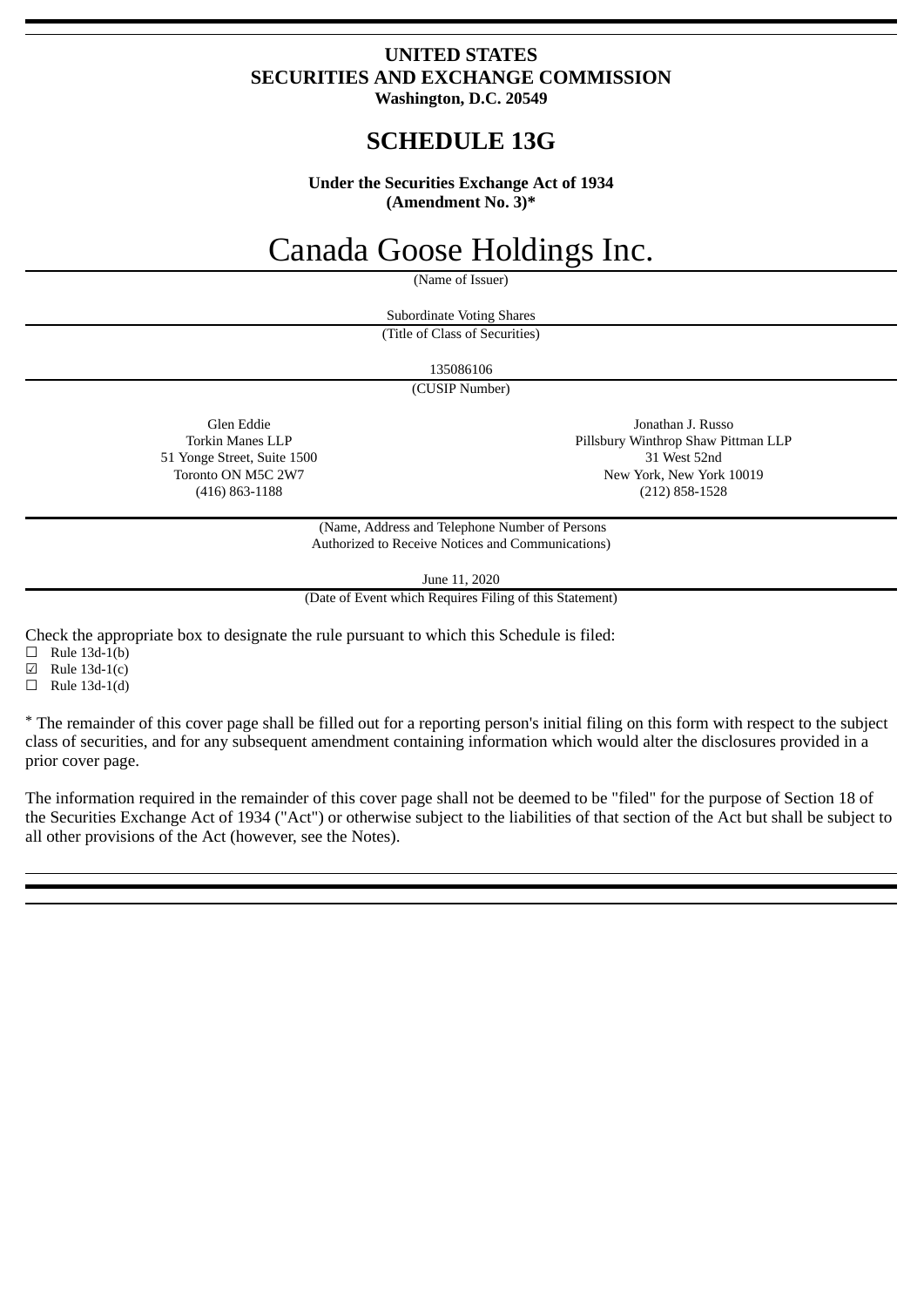|                                                                        | <b>NAMES OF REPORTING PERSONS</b>                                                   |   |                                 |  |
|------------------------------------------------------------------------|-------------------------------------------------------------------------------------|---|---------------------------------|--|
| 1                                                                      | DTR LLC                                                                             |   |                                 |  |
|                                                                        | CHECK THE APPROPRIATE BOX IF A MEMBER OF A GROUP                                    |   |                                 |  |
| $\overline{2}$                                                         | (a) $\Box$                                                                          |   |                                 |  |
|                                                                        | (b)                                                                                 |   |                                 |  |
| 3                                                                      | <b>SEC USE ONLY</b>                                                                 |   |                                 |  |
|                                                                        | <b>CITIZENSHIP OR PLACE OF ORGANIZATION</b>                                         |   |                                 |  |
| 4                                                                      | Delaware                                                                            |   |                                 |  |
|                                                                        |                                                                                     | 5 | <b>SOLE VOTING POWER</b>        |  |
|                                                                        |                                                                                     |   | 20,130,334 (See Item 4)         |  |
|                                                                        |                                                                                     | 6 | <b>SHARED VOTING POWER</b>      |  |
| <b>NUMBER OF SHARES</b><br><b>BENEFICIALLY</b><br><b>OWNED BY EACH</b> |                                                                                     |   | Not Applicable                  |  |
| <b>REPORTING PERSON</b>                                                |                                                                                     |   | <b>SOLE DISPOSITIVE POWER</b>   |  |
| <b>WITH</b>                                                            |                                                                                     | 7 | 20,130,334 (See Item 4)         |  |
|                                                                        |                                                                                     |   | <b>SHARED DISPOSITIVE POWER</b> |  |
|                                                                        |                                                                                     | 8 | Not Applicable                  |  |
|                                                                        | AGGREGATE AMOUNT BENEFICIALLY OWNED BY EACH REPORTING PERSON                        |   |                                 |  |
| 9                                                                      | 20,130,334 (See Item 4)                                                             |   |                                 |  |
| 10                                                                     | CHECK IF THE AGGREGATE AMOUNT IN ROW (9) EXCLUDES CERTAIN SHARES (SEE INSTRUCTIONS) |   |                                 |  |
|                                                                        | $\Box$                                                                              |   |                                 |  |
| 11                                                                     | PERCENT OF CLASS REPRESENTED BY AMOUNT IN ROW (9)                                   |   |                                 |  |
|                                                                        | 18.3% (See Item 4) <sup>1</sup>                                                     |   |                                 |  |
| 12                                                                     | TYPE OF REPORTING PERSON (SEE INSTRUCTIONS)                                         |   |                                 |  |
|                                                                        | OO (Limited Liability Company)                                                      |   |                                 |  |

1 Calculated based on 110,003,258 shares outstanding as of March 29, 2020, of which 51,004,076 were Multiple Voting Shares and 58,999,182 were Subordinate Voting Shares.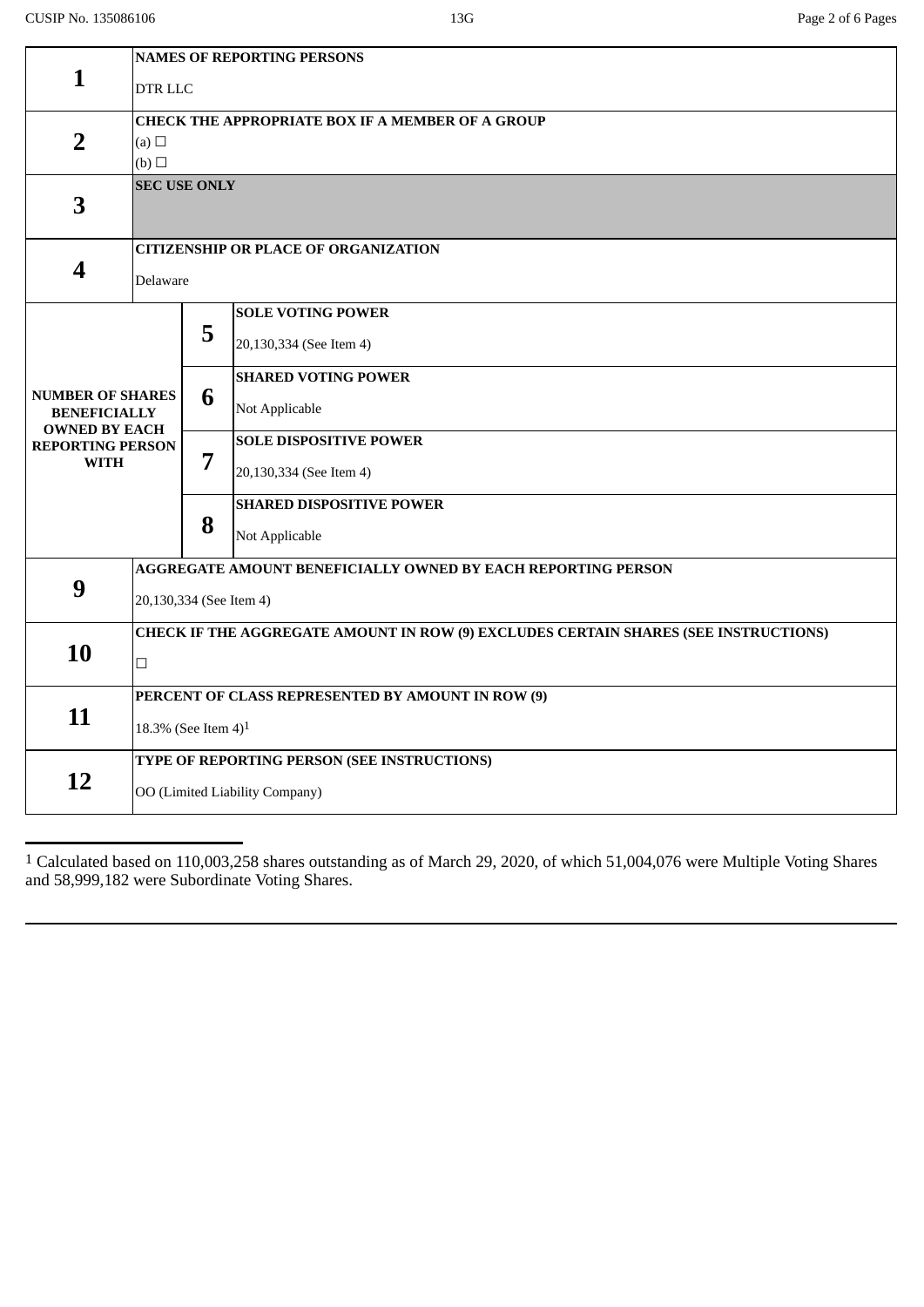Item 1 (a) Name of Issuer:

Canada Goose Holdings Inc.

Item 1 (b)Address of Issuer's Principal Executive Offices:

250 Bowie Avenue Toronto, Ontario, Canada, M6E 4Y2

Item 2.

(a) Name of Person Filing:

This statement is being filed on behalf of DTR LLC, a Delaware limited liability company (the "Reporting Person").

(b) Address of the Principal Business Office or, if None, Residence:

The principal business address of the Reporting Person is c/o Canada Goose Holdings Inc., 250 Bowie Avenue, Toronto, Ontario, Canada, M6E 4Y2.

(c) Citizenship:

DTR LLC is a limited liability company formed under the laws of the State of Delaware.

(d) Title of Class of Securities:

The class of equity securities of the Issuer to which this statement on Schedule 13G relates is Subordinate Voting Shares.

(e) CUSIP Number:

The CUSIP number of the Issuer's Subordinate Voting Shares is 135086106.

Item 3. If this statement is filed pursuant to §§240.13d-1(b) or 240.13d-2(b) or (c), check whether the person filing is a: Not applicable.

(a)  $\Box$  Broker or dealer registered under section 15 of the Act (15 U.S.C. 78o).

(b)  $\Box$  Bank as defined in section 3(a)(6) of the Act (15 U.S.C. 78c).

(c)  $\Box$  Insurance company as defined in section 3(a)(19) of the Act (15 U.S.C. 78c).

(d) ☐ Investment company registered under section 8 of the Investment Company Act of 1940 (15 U.S.C. 80a-8).

(e)  $\Box$  An investment adviser in accordance with §240.13d-1(b)(1)(ii)(E);

(f)  $\Box$  An employee benefit plan or endowment fund in accordance with §240.13d-1(b)(1)(ii)(F);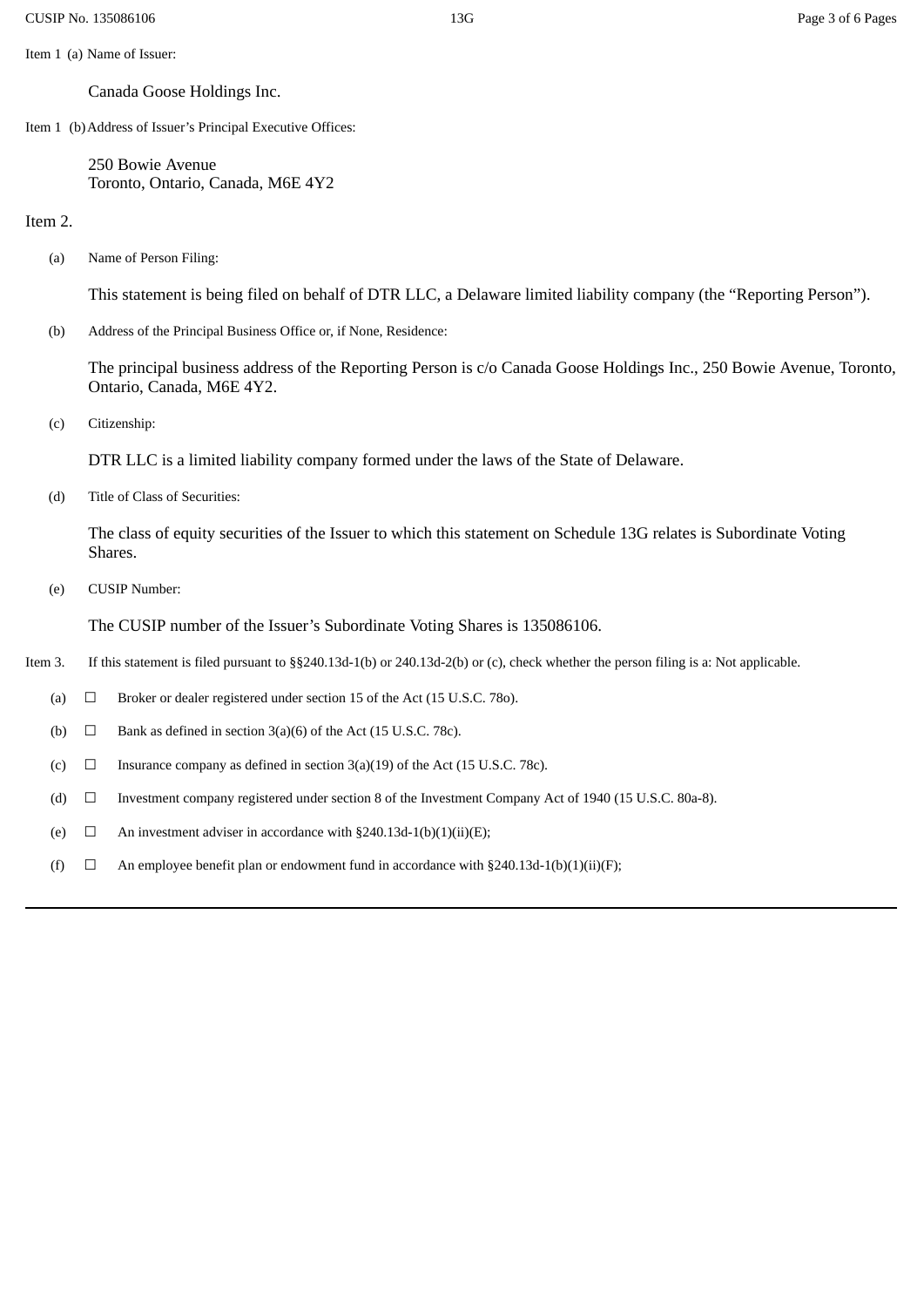- (g)  $\Box$  A parent holding company or control person in accordance with §240.13d-1(b)(1)(ii)(G);
- (h)  $\Box$  A savings association as defined in Section 3(b) of the Federal Deposit Insurance Act (12 U.S.C. 1813);
- (i)  $\Box$  A church plan that is excluded from the definition of an investment company under section 3(c)(14) of the Investment Company Act of 1940 (15 U.S.C. 80a-3);
- (j)  $\Box$  A non-U.S. institution in accordance with §240.13d-1(b)(1)(ii)(J);
- (k)  $\Box$  Group, in accordance with §240.13d-1(b)(1)(ii)(K).

If filing as a non-U.S. institution in accordance with  $\S240.13d-1(b)(1)(ii)(J)$ , please specify the type of institution:

Item 4. Ownership:

Provide the following information regarding the aggregate number and percentage of the class of securities of the Issuer identified in Item 1.

(a) Amount beneficially owned:

This Amendment No. 3 to Schedule 13G is being filed on behalf of the Reporting Person. As of the close of business on June 11, 2020, DTR LLC is the registered owner of 20,130,334 Multiple Voting Shares of the Issuer. DTR LLC is indirectly controlled by Dani Reiss, the Chief Executive Officer of the Issuer.

The rights of the holders of the Issuer's Multiple Voting Shares and Subordinate Voting Shares are substantially identical, except with respect to voting and conversion. The Subordinate Voting Shares have one vote per share and the Multiple Voting Shares have 10 votes per share. The Subordinate Voting Shares are not convertible into any other class of shares, while the Multiple Voting Shares are convertible into Subordinate Voting Shares on a one-for-one basis at the option of the holder and under certain other circumstances.

Accordingly, the 20,130,334 Multiple Voting Shares held by DTR LLC are convertible, at the option of DTR LLC, into 20,130,334 Subordinate Voting Shares, which represents approximately 18.3% of the Issuer's outstanding Subordinate Voting Shares and approximately 35.4% of the Issuer's total voting power.

The percentage of the Issuer's outstanding Subordinate Voting Shares and total voting power held by the Reporting Person are based on 51,004,076 Multiple Voting Shares and 58,999,182 Subordinate Voting Shares outstanding as of March 29, 2020.

DTR LLC is party to an Investor Rights Agreement, dated as of March 6, 2017, with Brent (BC) Participation S.à r.l., a private limited liability company incorporated and existing under the laws of Luxembourg ("Brent"). The Investor Rights Agreement requires that DTR LLC and Brent cast all votes to which they are entitled to elect directors designated in accordance with the terms and conditions of the Investor Rights Agreement. As a result, DTR LLC and Brent may be deemed to be a group for purposes of Section 13(d) of the Act. DTR LLC disclaims beneficial ownership of the securities held by Brent.

(b) Percent of class:

See Item 4(a) hereof.

- (c) Number of shares as to which the person has:
	- (i) Sole power to vote or to direct the vote: 20,130,334 Multiple Voting Shares of the Issuer
	- (ii) Shared power to vote or to direct the vote: Not Applicable
	- (iii) Sole power to dispose or to direct the disposition of: 20,130,334 Multiple Voting Shares of the Issuer
	- (iv) Shared power to dispose or to direct the disposition of: Not Applicable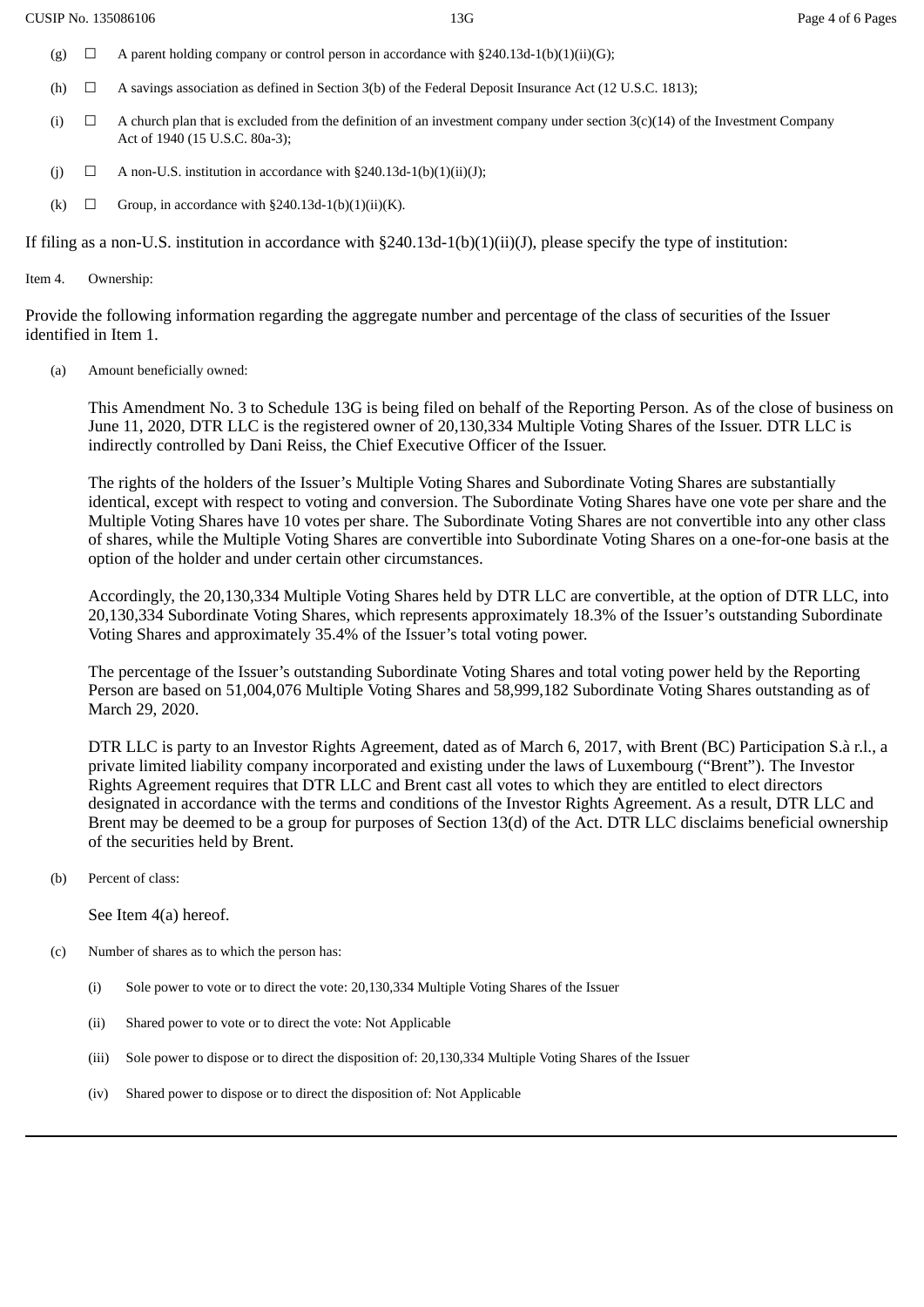*Instruction*. For computations regarding securities which represent a right to acquire an underlying security *see* §240.13d-3(d)(1).

Item 5. Ownership of Five Percent or Less of a Class:

If this statement is being filed to report the fact that as of the date hereof the reporting person has ceased to be the beneficial owner of more than five percent of the class of securities, check the following  $\Box$ .

*Instruction*. Dissolution of a group requires a response to this item.

Item 6. Ownership of More than Five Percent on Behalf of Another Person:

Not Applicable

Item 7. Identification and Classification of the Subsidiary Which Acquired the Security Being Reported on By the Parent Holding Company or Control Person:

Not Applicable

Item 8. Identification and Classification of Members of the Group:

Not Applicable.

Item 9. Notice of Dissolution of Group:

Not Applicable

Item 10. Certifications:

Not Applicable